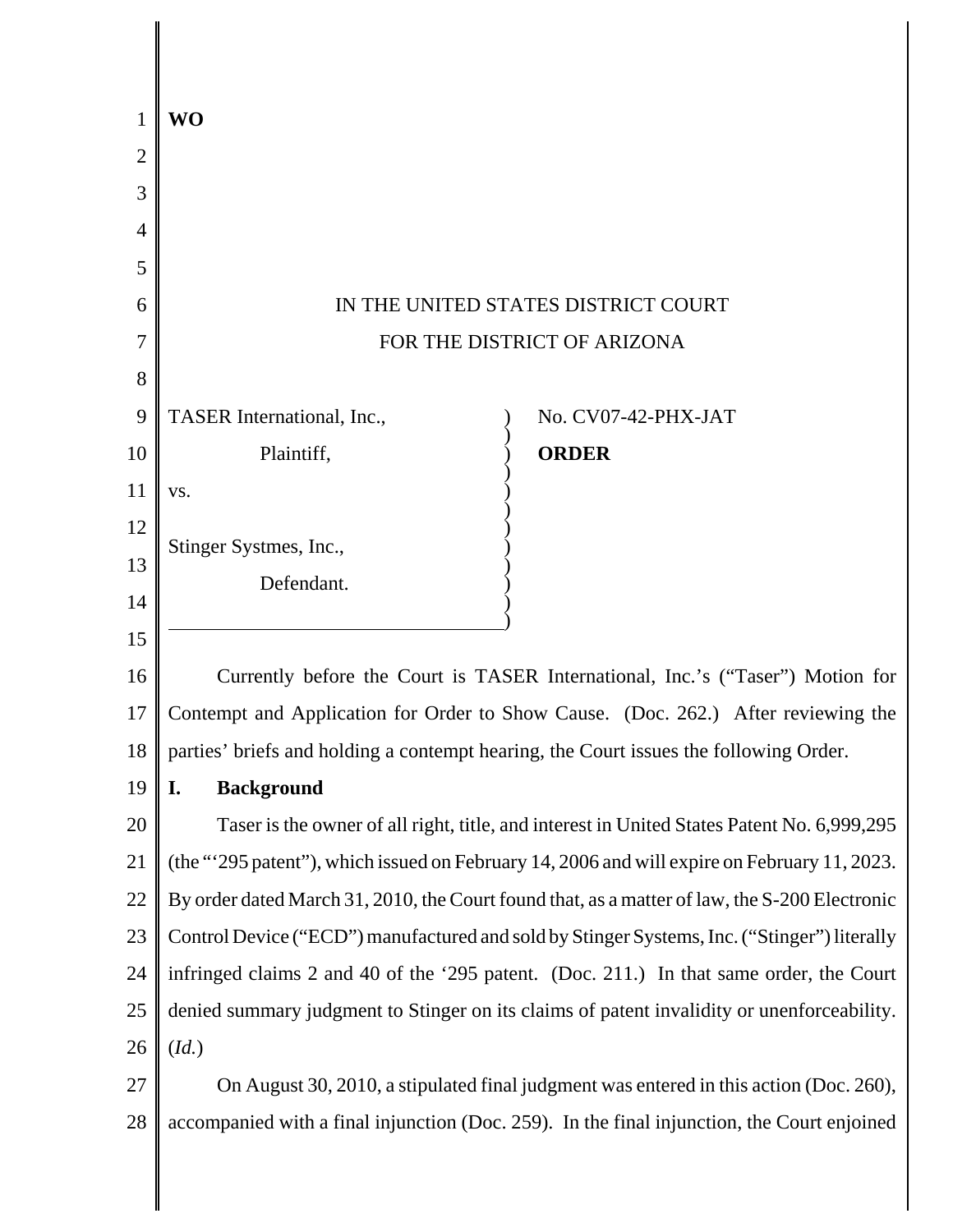1 2 3 4 Stinger and its officers, agents, servants, employees, and attorneys from making, using, offering to sell, or selling the S-200 ECDs and all other products that are only colorably different from the S-200 ECDs in the context of claims 2 or 40 of Taser's '295 patent. (Doc. 259.)

5 6 7 8 9 10 11 After the Court awarded partial summary judgment to Taser on infringement, but before entry of the final injunction, Robert Gruder, former president of Stinger, put Stinger into insolvency proceedings in Florida state court, assigning Stinger's assets for sale for the benefit of its creditors. Karbon Arms LLC ("Karbon Arms") purchased Stinger's assets. Mr. Gruder also owns and controls Karbon Arms. Mr. Gruder and Karbon Arms do not dispute that they are bound by the injunction entered in this case, even though neither is specifically named in the final injunction.

12 13 14 15 16 In its Motion for Contempt and Application for Order to Show Cause, Taser alleges that after purchasing Stinger's assets, Karbon Arms began producing the Karbon MPID, which "[a]part from a few cosmetic changes [was] essentially the same as the Stinger S-200." (*Id.*)Taser therefore asks the Court to find Mr. Gruder and Karbon Arms in contempt for manufacturing and selling the Karbon MPID in violation of the injunction. (*Id.*)

17 **II. Legal Standard**

18 19 20 21 22 23 24 25 The Court has wide discretion in determining whether a party has defied a court order. *In re Crystal Palace Gambling Hall*, 817 F.2d 1361, 1364 (9th Cir. 1987). And the Court can hold in civil contempt a party who has disobeyed a specific and definite court order by failing to take all reasonable steps within the party's power to comply. *In re Dual-Deck Video Cassette Recorder Antitrust Litigation*, 10 F.3d 693, 695 (9th Cir. 1993); *see also* 18 U.S.C. §401 ("A court of the United States shall have power to punish by fine or imprisonment, or both, at its discretion, such contempt of its authority . . . as . . . disobedience or resistance to its lawful writ, process, order, rule, decree, or command.").

26 27 28 A party's contempt does not have to be willful, and no good faith exception exists. *In re Dual-Deck*, 10 F.3d at 695. But the Court will not hold a party in contempt if the party's behavior appears to be based on a good faith and reasonable interpretation of the Court's

- 2 -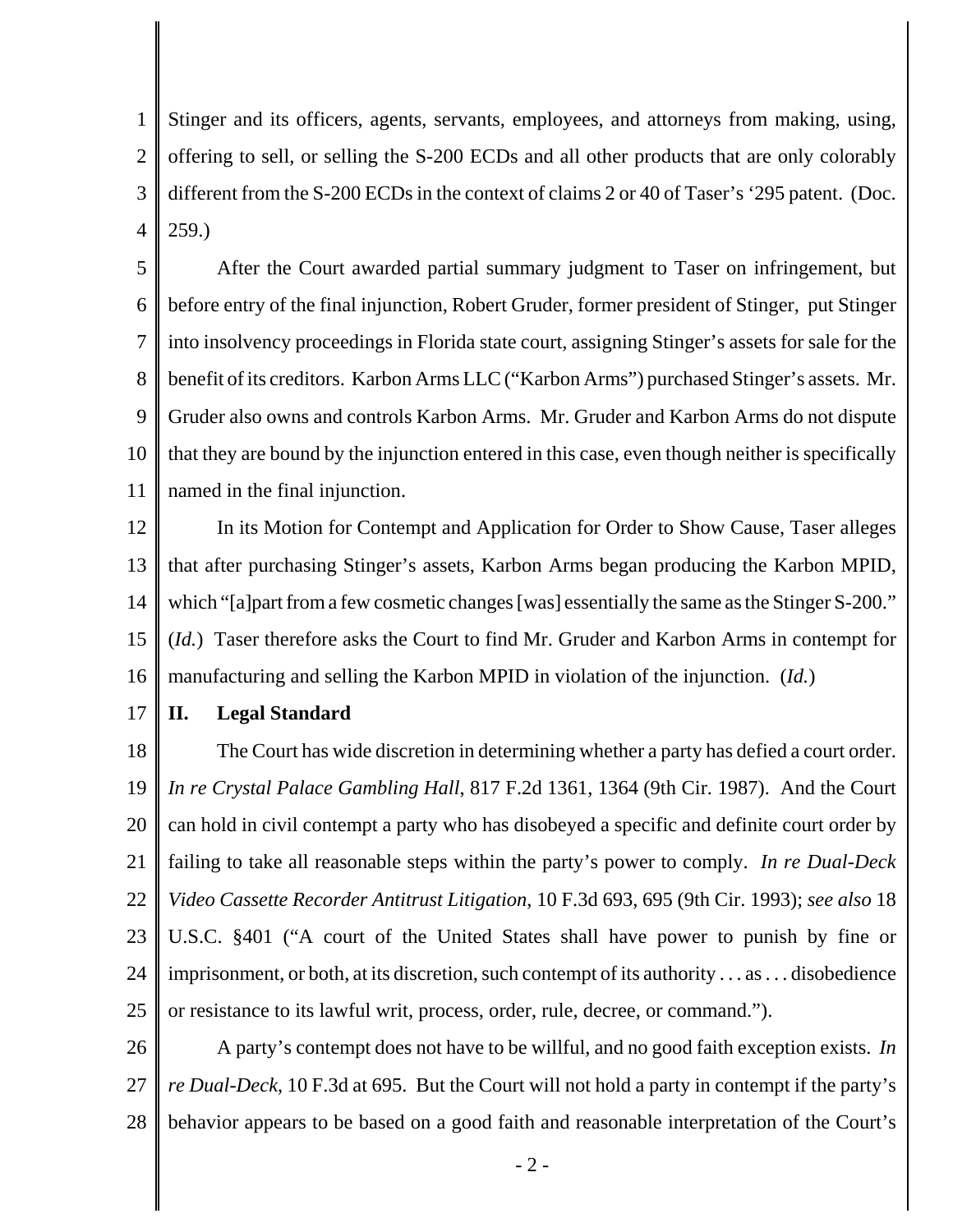1 2 3 4 5 order. *Id.* Substantial compliance with the Court's order is a defense to civil contempt, and substantial compliance "is not vitiated by a few technical violations where every reasonable effort has been made to comply." *Id.* (internal citations omitted). Nor will the Court hold a party in contempt if the party is unable to comply with the court order. *In re Crystal Palace*, 817 F.2d at 1365.

6 7 8 9 10 11 12 13 14 The Supreme Court has warned that contempt "is a severe remedy, and should not be resorted to where there is a fair ground of doubt as to the wrongfulness of the defendant's conduct." *Cal. Artificial Stone Paving Co. v. Molitor*, 113 U.S. 609, 618 (1885); *see also MAC Corp. of Am. v. Williams Patent Crusher & Pulverizer Co.*, 767 F.2d 882, 885 (Fed. Cir. 1985) (citing *Cal. Artificial Stone Paving Co.*, 113 U.S. at 618). In order to enforce an injunction in a patent case, the party seeking to do so "must prove both that the newly accused product is not more than colorably different from the product found to infringe and that the newly accused product actually infringes." *TiVo Inc. v. EchoStar Corp.*, 646 F.3d 869, 882 (Fed. Cir. 2011) (en banc).

15 16 17 18 19 20 21 22 23 24 Applying the "more than colorable differences" test, a court must first compare the features that were found infringing to those of the newly accused product. *Id.* "If those differences between the old and the new elements are significant, the newly accused product as a whole shall be deemed more than colorably different from the adjudged infringing one, and the inquiry into whether the newly accused product actually infringes is irrelevant. Contempt is then inappropriate." *Id.* (citing *Arbek Mfg., Inc. v. Moazzam*, 55 F.3d 1567, 1570 (Fed. Cir. 1995) ("[t]he modifying party generally deserves the opportunity to litigate the infringement questions at a new trial.")) However, if a court finds that only colorable differences exist, it then must determine whether the newly accused product infringes the relevant claims. *Id.* at 883.

25 26 27 28 The patentee has the burden of proving that the accused product violates the injunction "by clear and convincing evidence, a burden that applies to both infringement and colorable differences." *Id.* Finally, the court may consider the important patent policy of encouraging legitimate design-around efforts as a means to spur innovation. *Id.*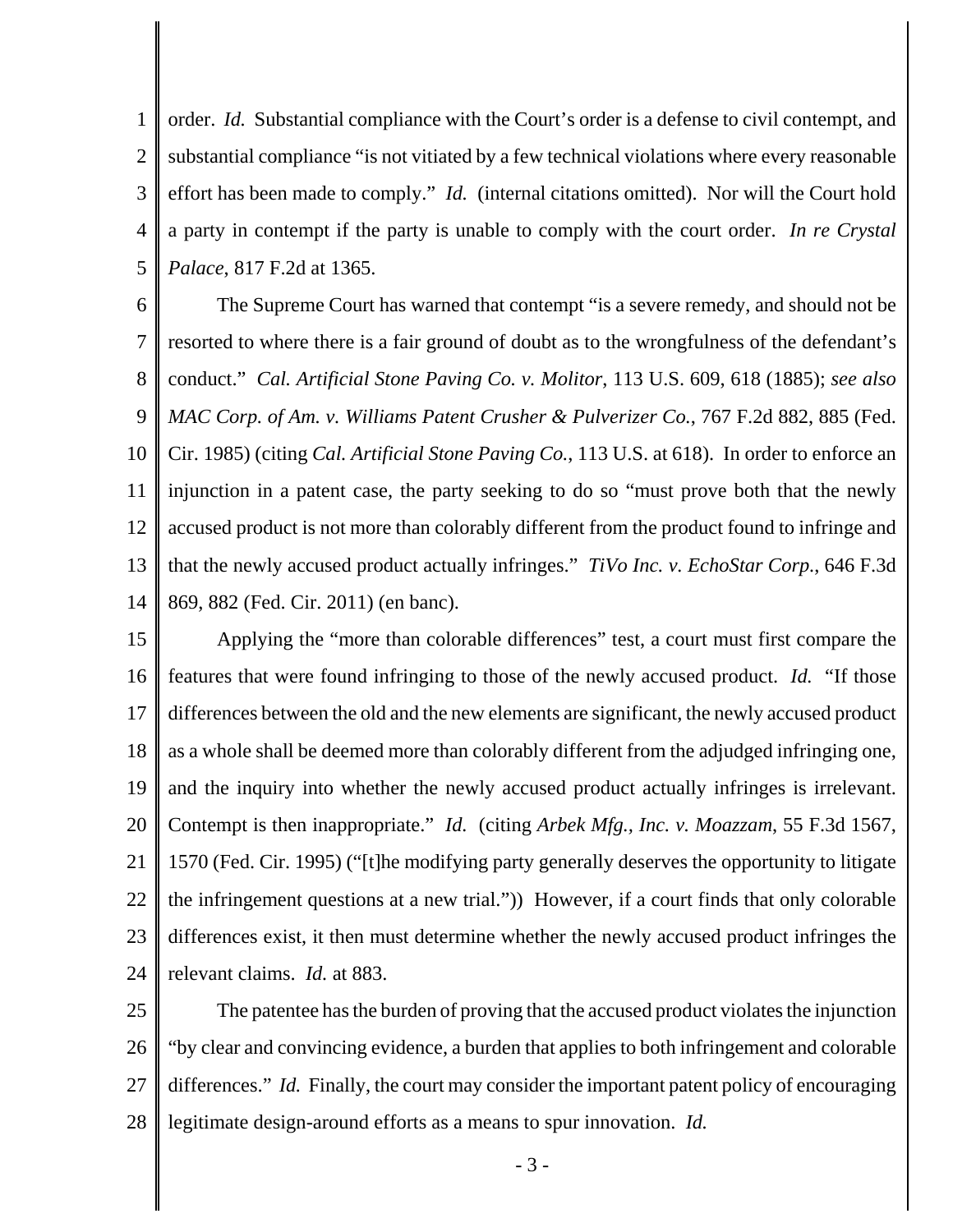1

## **III. Findings and Conclusions**

2

## **A. General ECD Technology**

3 4 5 6 7 ECDs, popularly known as "stun guns," are battery-operated units that employ electrical current to temporarily immobilize a human or animal. Upon activation, two dart electrodes, each of which is tethered to a wire connected to the electrical circuitry of the ECD, are ejected from the weapon. The darts are intended to create contact points with a living target.

8 9 10 11 12 13 14 15 The darts often lodge in the target's clothing which produces an air gap between the electrodes and the target. A lack of direct contact between the electrode and the target's skin is undesirable because it produces a high impedance. A high impedance, which is generally defined as the absence of charged particles, reduces the amount of effective current that is transferred to the target. The less current that is transferred to the target, the less effective the ECD is at immobilizing the target. Ionization accelerates the available electrons in the air and breaks down the high impedance, enabling a smaller voltage application over a larger current flow.

16 17 18 19 An alternating voltage ("AC voltage") has both positive and negative polarities. A unipolar voltage ("DC voltage") has either a positive or negative polarity, but not both. A rectifier, which consists of one or more diodes, $\frac{1}{1}$  is an electrical circuit component that converts an AC voltage into a DC voltage.

20 21 22 23 The two types of rectifier circuits are "half-wave" and "full-wave" rectifiers. The half-wave rectifier, or "single-ended" rectifier, is the simpler of the two because it can be built with a single diode (however, it is also operable with more than one diode, including series-connected chain diodes). The half-wave rectifier allows only the positive or negative

24

<sup>25</sup> 26 27 28 <sup>1</sup>A diode is a semiconductor device. An ideal diode allows current to flow only in one direction and blocks any current flowing in the opposite direction. Diodes can be connected in a series so that the resulting chain of diodes acts as a single diode. Diodes that are connected in a series are useful for high-voltage applications, such as ECDs. Ultimately, whether a series-connected chain of diodes or a single diode is used, the function of diodes is to allow current to flow in one direction, but not the other.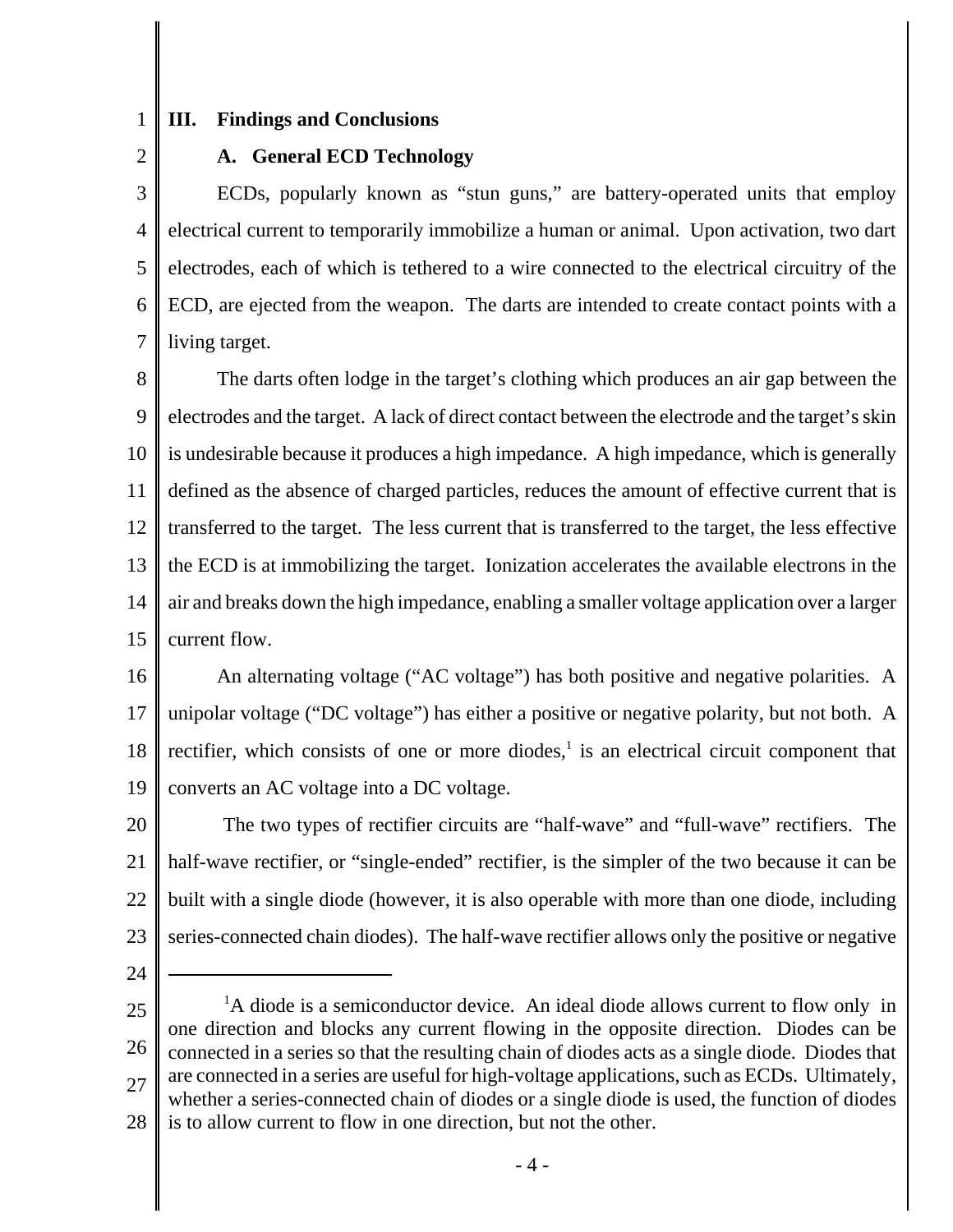1 2 3 4 portion (depending on the direction of the diode) of the AC voltage to flow through it and blocks the other portion. Thus, the half-wave rectifier only allows half of the source voltage waveform to pass through it (whether that is the positive or negative portion of the voltage); hence the term "half-wave" rectifier.

5 6 7 8 9 10 11 The full-wave rectifier, or "bridge" rectifier, allows both the positive and negative portion of the AC voltage from the source voltage waveform to pass through it. Thus, it allows the "full wave" to pass. The full-wave rectifier inverts either the negative portion or the positive portion of the source voltage waveform (depending on the configuration) so that the output is either positive or negative  $-$  a single polarity. Because a full-wave rectifier passes the entire source voltage waveform, it is usually much more effective in transmitting power from a source.

12 13 14 15 16 Further, an ECD utilizing a full-wave rectifier can operate in a fly-back mode and a direct or non-flyback mode. In "flyback" mode, the voltage on the secondary winding of the ECD's transformer<sup>2</sup> can exceed the transformer turns ratio.<sup>3</sup> In "non-flyback" or "direct" or "direct-drive" mode, the voltage on the secondary winding is equal to the voltage on the primary winding multiplied by the turns ratio.

17 18 19 20 21 22 An ECD with a half-wave rectifier, however, operates in a flyback mode, but cannot operate in non-flyback or direct drive mode. When a transformer operates in non-flyback or direct drive mode, the polarity of the voltage on the transformer's secondary winding is negative. (Declaration of Thomas V. Saliga in Support of Response in Opposition to Motion for Contempt, Doc. 272, ¶4.) A full-wave rectifier can reverse any voltage with negative polarity on the secondary winding to positive polarity and thereby preserve the polarity of

- 23
- 24

<sup>25</sup>  $2A$  transformer is a device used to transfer a voltage from one circuit to another. Two coils or windings are wrapped around a transformer core.

<sup>26</sup> 27 28 <sup>3</sup>In classic operation, current flowing through the primary winding of a transformer causes a corresponding current to flow in the secondary winding. The number of turns of the secondary winding around the transformer core divided by the number of turns of the primary winding around the transformer core is known as the transformer turns ratio.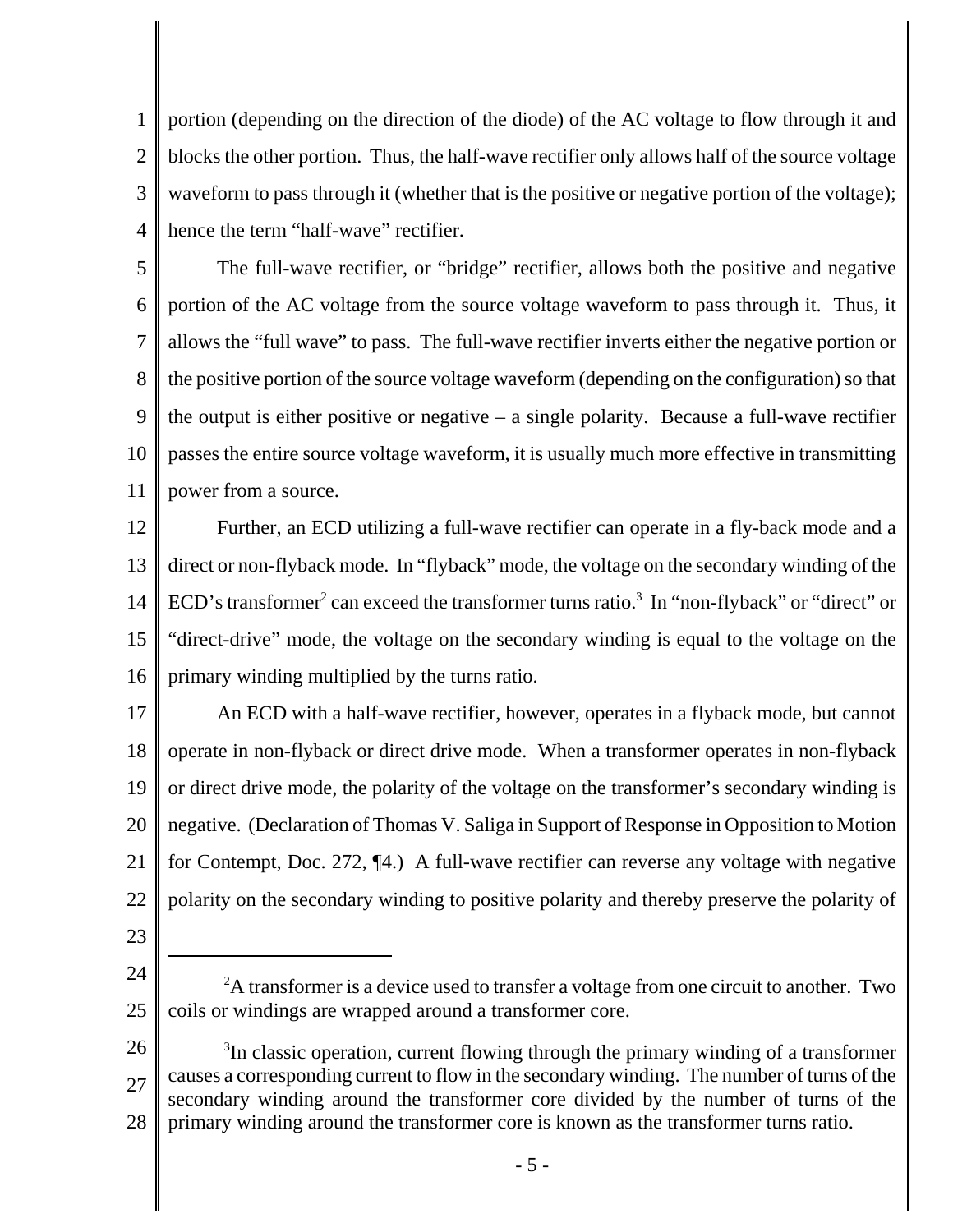1 the electrodes fired at the ECD's target. (Id. ¶5.)

2 3 4 5 6 Unlike a full-wave rectifier, which allows for a positive output voltage regardless of whether the input voltage is positive or negative, a half-wave rectifier can only operate if the input voltage is positive. (Id. ¶7.) Because the input voltage on the secondary winding is negative in non-flyback or direct drive mode and a half-wave rectifier cannot reverse that polarity, a half-wave rectifier does not allow operation in non-flyback or direct drive mode.

7 8 9 10 11 12 When Taser filed the original complaint, Stinger was using a version of the S-200 that employed a half-wave rectifier (the "older version"). However, during the litigation process, Stinger began using full-wave rectifiers in the S-200 circuitry (the "newer version"). By the time the parties filed their summary judgment motions, Stinger was using the newer version of the S-200. Like the older version of the S-200, the Karbon MPID employs a half-wave rectifier.

13

## **B. The Injunction Covers Only the Newer Version of the S-200**

14 15 16 17 18 19 20 21 Perhaps realizing it would have difficulty meeting its burden of proving that the Karbon MPID, which uses a half-wave rectifier, is not more than colorably different from the newer version of the S-200, which used a full-wave rectifier, Taser attempts to argue that the Court found both the older version of the S-200, which also used a half-wave rectifier, and the newer version infringing. If the Court adjudged both versions of the S-200 infringing, then the injunction covers both versions, and Taser has an easier burden of proving contempt because both the older version of the S-200 and the Karbon MPID use half-wave rectifiers.

22 23 24 25 26 27 28 But Taser's Motion for Partial Summary Judgment and the Court's summary judgment order make clear that the version of the S-200 being considered by the Court at the summary stage, and therefore the device that the Court found infringing, was the newer, fullwave rectifier, version of the S-200. In his infringement analysis, which Taser submitted in support of its Motion for Partial Summary Judgment, Dr. Jeffrey Rodriguez, Taser's expert, offered the following description of the S-200, "The induced voltage on the secondary is of negative polarity, but a *bridge rectifier* circuit on the secondary reversed the voltage so that

- 6 -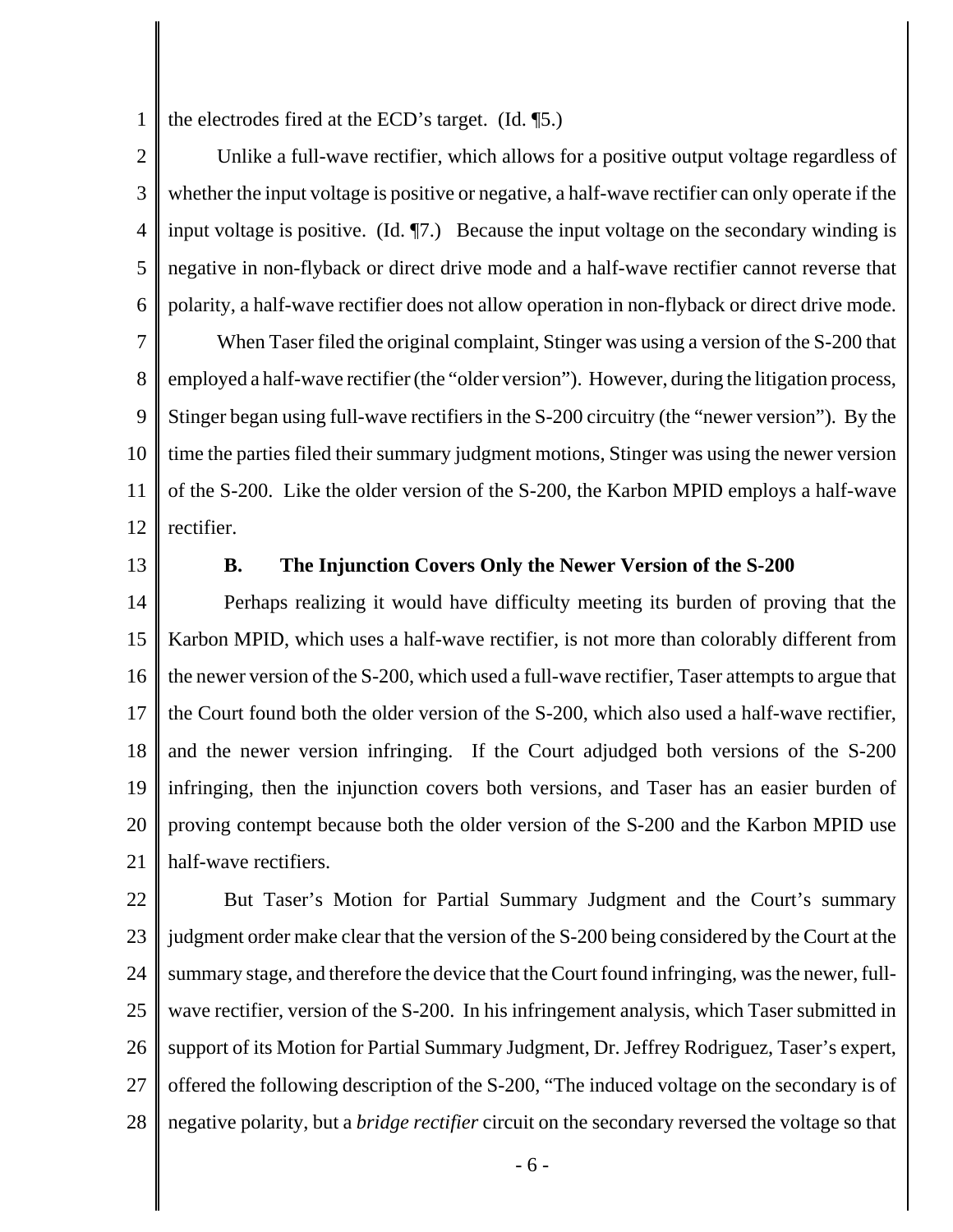1 2 3 4 the polarity at the electrodes remains positive." (The Report Concerning Infringement by Jeffrey Rodriguez, Ph.D., Doc. 180-1, p. 9 ¶17)(emphasis added). Taser does not dispute that the older version of the S-200 did not have a bridge rectifier. Dr. Rodriguez therefore could not have been analyzing the older version.

5 6 7 8 9 10 11 12 13 14 15 16 Further, in its summary judgment order, the Court cites to Mr. Saliga's deposition testimony, which describes the two modes of operation of the S-200 as flyback and direct drive. (Doc. 211, p. 62.) Karbon Arms and Mr. Gruder have established, through the Declaration of Thomas V. Saliga (Doc. 272) and the testimony of Dr. Val DiEuliis at the contempt hearing, and Taser does not dispute that an ECD with a half-wave rectifier cannot operate in non-flyback or direct drive mode. The portion of Mr. Saliga's deposition testimony relied on by the Court therefore could not have referred to the older version of the S-200. In the summary judgment order, the Court also cited Dr. Rodriguez's description of the "second mode" of the S-200 wherein the output voltage is directly related to output on the primary by the transformer turns ratio, or the "direct drive" mode. (Doc. 211, p.62.) Again, the older version of the S-200 could not operate in direct drive or non-flyback mode. After reviewing the parties' summary judgment briefing and the Court's summary

17 18 19 20 21 22 23 judgment order, the Court concludes that the only version of the S-200 that the Court found infringed claims 2 and 40 of the '295 patent was the newer, full-wave rectifier, version of the S-200. Because the Court made infringement findings only on the newer version of the S-200, the injunction does not also cover the older version of the S-200. In making its decision on contempt, the Court therefore will compare the newer version of the S-200 with the Karbon MPID to determine whether Mr. Gruder and Karbon Arms have violated the injunction.

24

## **C. Colorably Different**

25 26 27 28 Taser has the burden of proving by clear and convincing evidence that the Karbon MPID is not more than colorably different from the newer version of the S-200. *See TiVo*, 646 F.3d at 882. In applying the "more than colorable differences" test, the Court must initially focus on the differences between the features of the S-200 that led to a finding of

- 7 -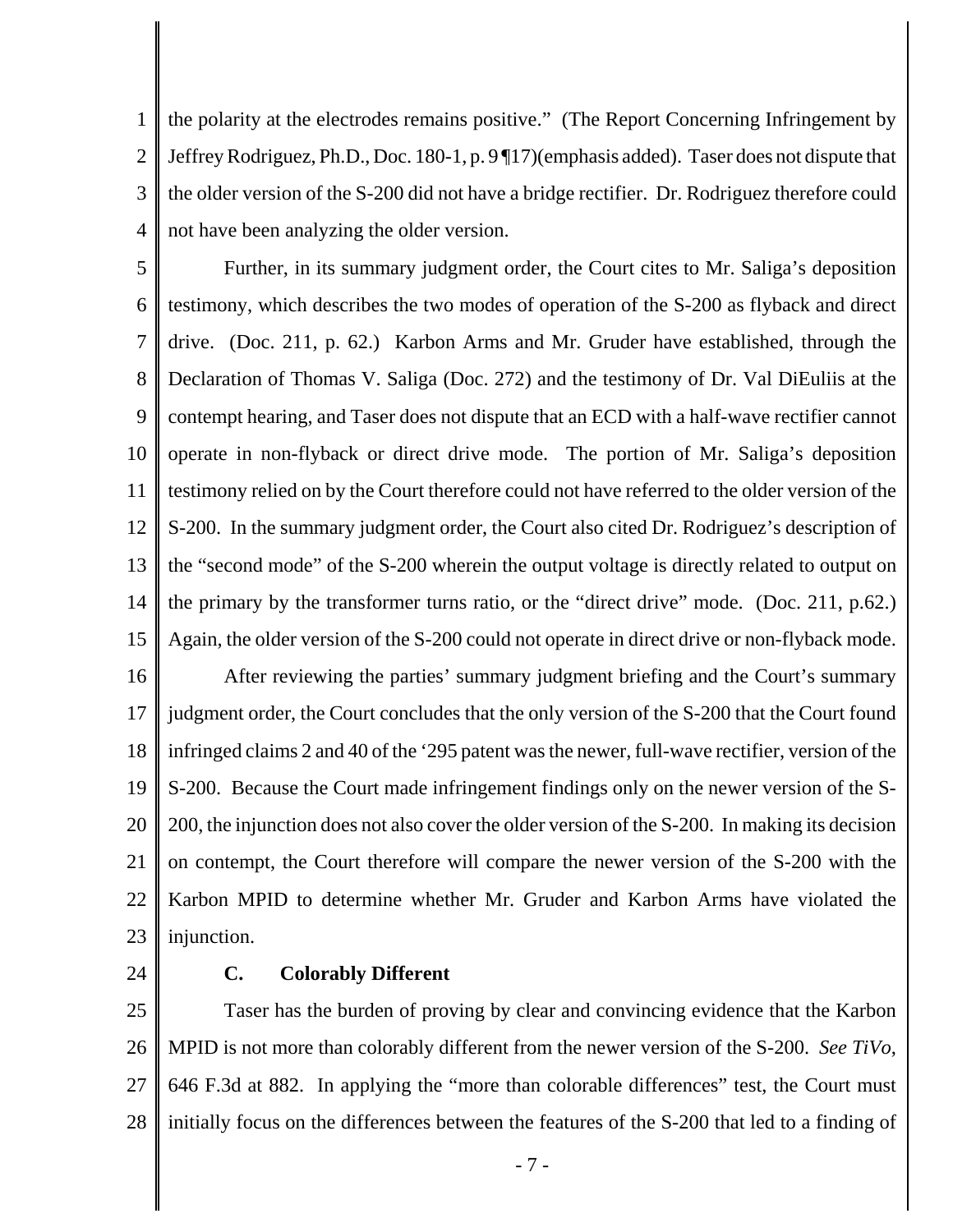1 2 3 4 infringement and the modified features of the Karbon MPID. *See id.* The Court's primary focus is on whether the Karbon MPID is sufficiently different from the product previously found to infringe, the newer version of the S-200, that it raises a "fair ground of doubt as to the wrongfulness of the defendant's conduct." *Id*.

5 6 7 8 9 10 Taser argues that the Karbon MPID is not more than colorably different from the S-200 because both have power supplies that operate in dual modes by generating a high voltage to overcome any high impedance air gaps (the "high voltage" mode), then generating a much lower voltage designed to incapacitate a target (the "lower voltage" mode). But Taser's focus on the voltages generated by the alleged dual modes, rather than the distinct modes of circuit operation themselves, is misplaced.

11 12 13 14 15 16 17 18 19 20 21 22 23 24 In finding infringement, the Court emphasized that dual-mode operation requires something more than just a high voltage burst followed by a lower voltage burst and discussed the S-200's ability to operate in flyback and non-flyback modes. "First, . . ., the '295 patent does not merely teach the output of high voltage followed by a low voltage. . . The claimed invention is not merely a low voltage output, but a distinct manner of circuit operation which generates the low voltage output more efficiently, thereby alleviating the inefficiencies present during the low voltage output phase of single-mode guns. " (Doc. 211, p. 57.) Further, as discussed above, the Court relied on both Dr. Rodriguez' report and Mr. Saliga's testimony to identify the two distinct manners of circuit operation in the S-200 as a first flyback mode and a second non-flyback or direct drive mode. "Additionally, Dr. Rodriguez' conclusions are supported by the deposition testimony of Mr. Saliga, who not only describes two modes of operation—flyback and direct drive—but distinguishes them by noting that in the direct-drive mode, the transformer does not have to 'kick-up' the voltage." (Doc. 211, p. 62).

25 26 27 28 Taser has failed to meet its burden of proving that the Karbon MPID is not more than colorably different from the S-200 because the Court found the S-200 infringed the '295 patent primarily because the S-200 operated in a first flyback mode that generated a higher voltage followed by a second non-flyback or direct drive mode that generated a lower

- 8 -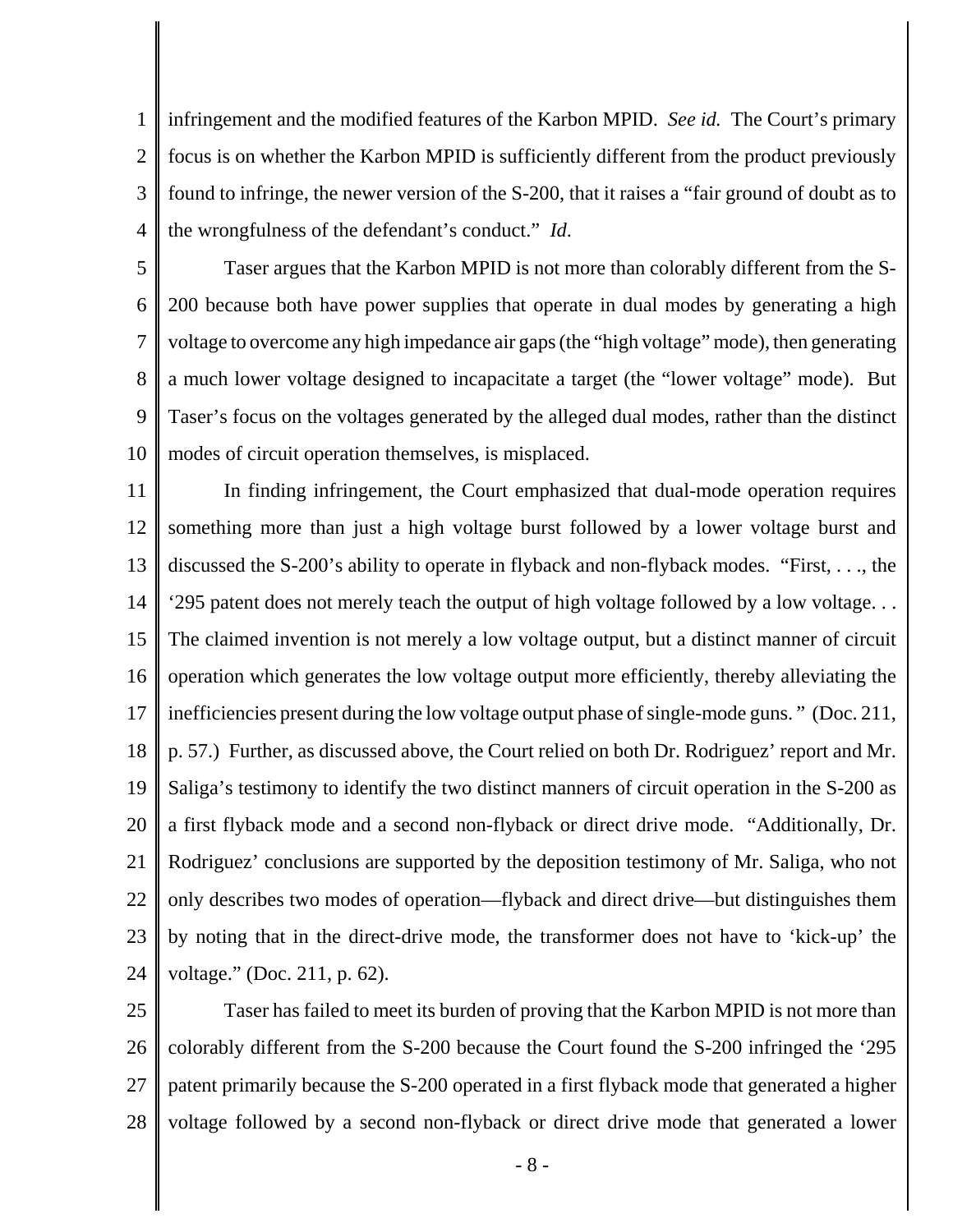1 2 3 4 5 voltage. And as previously stated with respect to the older version of the S-200, Karbon, through Dr. DiEuliis' testimony at the contempt hearing and the Mr. Saliga's deposition testimony, clearly established that a half-wave rectifier is not capable of operating in nonflyback mode. Taser made no arguments to the contrary in either its briefing or at the contempt hearing.

6 7 8 9 10 11 12 13 It is the presence of a half-wave rectifier that makes the Karbon MPID more than colorably different from the S-200. Most importantly, this feature limits the power supply of the MPID to operating in a single mode: flyback mode. Though the MPID may exhibit varied voltage outputs while operating in flyback mode, the device is nonetheless limited to this single manner of circuit operation. As the finding that the S-200 was a dual mode, rather than a single mode, device was precisely the finding on which the Court ultimately determined that the S-200 infringed, the MPID's single-mode operation unquestionably equates to more than a colorable difference from the S-200.

14 15 16 17 18 Specifically, the S-200's utilization of a full-wave rectifier allowed it to reverse any voltage with negative polarity to positive polarity, thus preserving the polarity of the electrodes that were fired at the target. This capability allowed the device to operate in both flyback and non-flyback modes and made the device much more effective in transmitting power from the source.

19 20 21 22 23 24 25 26 27 The Karbon MPID has no such capability. In an apparent effort to "design-around" the '295 patent, Mr. Saliga replaced the full-wave bridge rectifier with a half-wave rectifier. Making this change limited the efficiency of the Karbon MPID. Whereas the S-200 allowed positive output voltage whether the input was positive or negative, the Karbon MPID only allows operation if the input voltage is positive. Further, the polarity of the voltage on the secondary winding of the transformer is positive only when the transformer operates in flyback mode. The Karbon MPID therefore cannot operate in direct drive or non-flyback mode because use of the half-wave rectifier prohibits operation when there is negative polarity on the secondary winding.

28

Even though both the Karbon MPID and the S-200 effectively ionize the air gap so